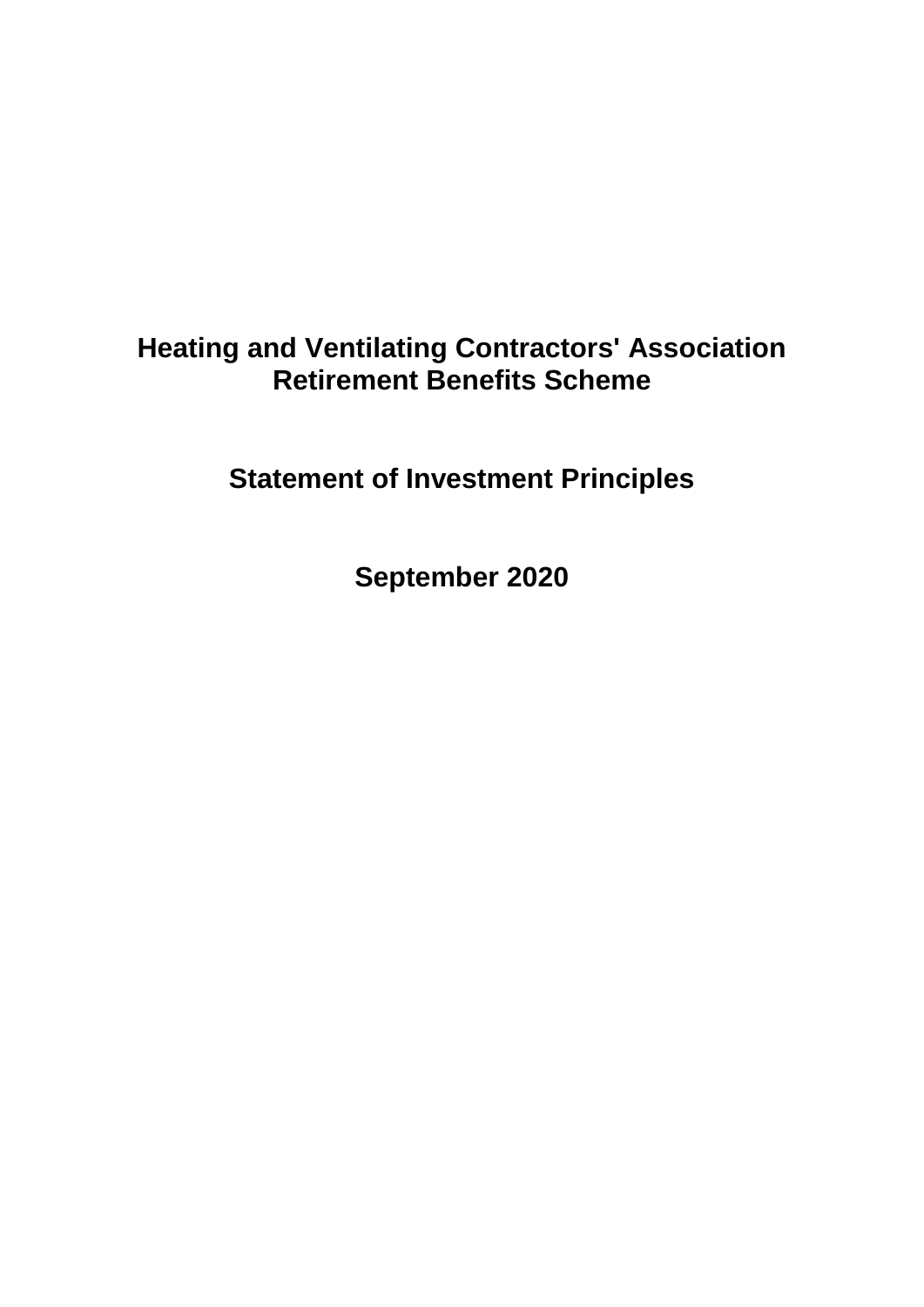## **Contents**

| Appendix 1: The Trustees' Investment Strategy |  |
|-----------------------------------------------|--|

Appendix 2: Fund Details

| Glossary               |                                                                                                |
|------------------------|------------------------------------------------------------------------------------------------|
| <b>AVCs</b>            | <b>Additional Voluntary Contributions</b>                                                      |
| <b>Baillie Gifford</b> | Baillie Gifford & Co Limited                                                                   |
| <b>BMO</b>             | <b>BMO Global Asset Management</b>                                                             |
| ESG                    | <b>Environmental, Social and Governance</b><br>(including, but not limited to, climate change) |
| LDI                    | <b>Liability Driven Investment</b>                                                             |
| <b>LGIM</b>            | Legal & General Investment Management                                                          |
| <b>Mobius</b>          | Mobius Life Limited                                                                            |
| Scheme                 | Heating and Ventilating Contractors' Association<br>Retirement Benefits Scheme                 |
| Trustees               | The Trustees of the Scheme                                                                     |
| <b>UNPRI</b>           | United Nations Principles for Responsible Investment                                           |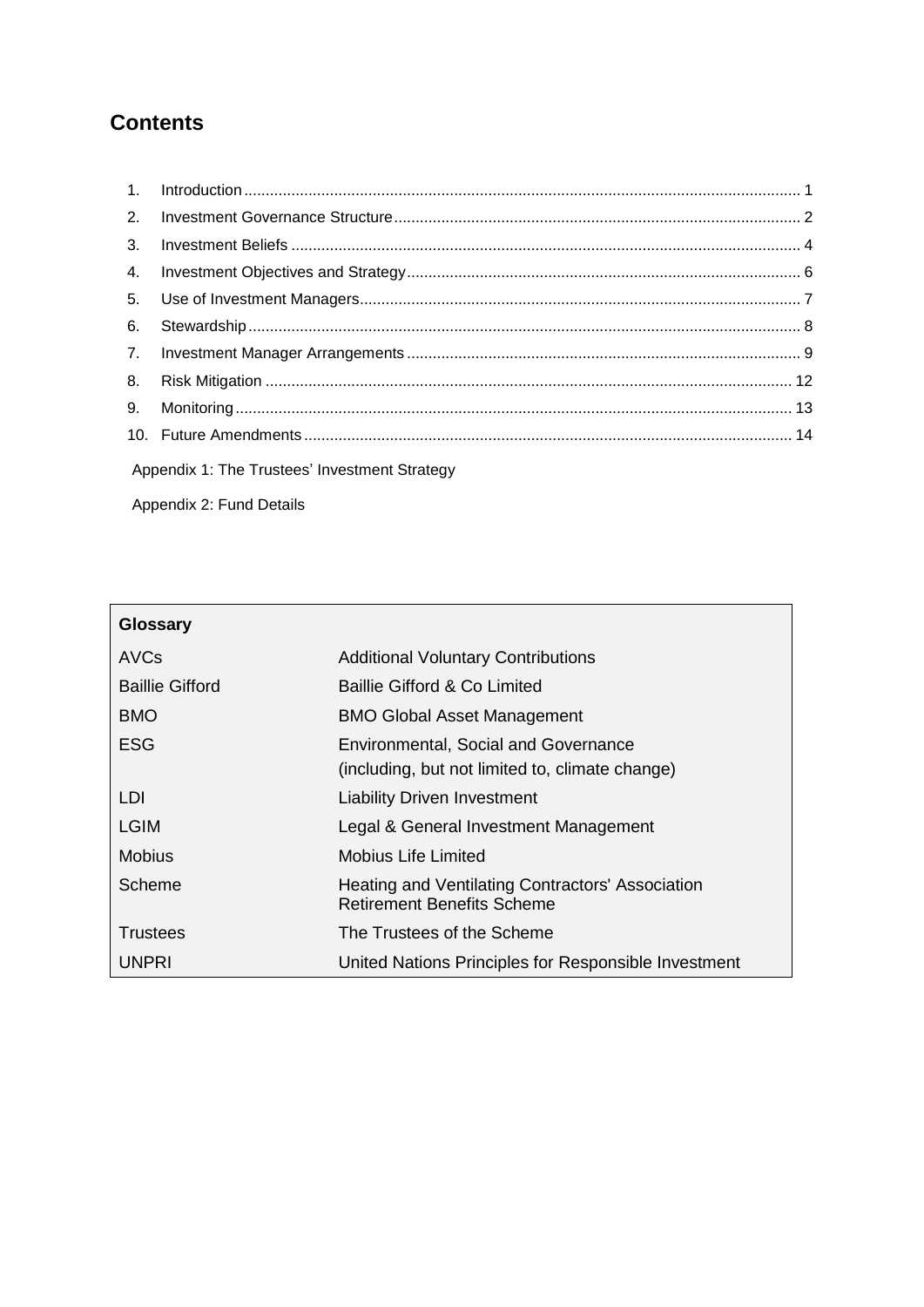## <span id="page-2-0"></span>**1. Introduction**

This statement is made in accordance with the requirements of legislation<sup>1</sup> and, in determining a suitable investment strategy for the Scheme, the Trustees have considered The Pension Regulator's Investment Guidance for defined benefit pension schemes.

The main body of this statement sets out the principles and policies that govern investments made by the Trustees of the Scheme. Details of the specific investment arrangements in place are set out in the Appendices.

Upon request, a copy of this statement will be made available to members, the Scheme Actuary and any investment managers used by the Trustees.

<sup>1</sup> In particular,

<sup>•</sup> the Pensions Act 1995; and

<sup>•</sup> the Occupational Pensions (Investment) Regulations 2005; and

<sup>•</sup> the Pension Protection Fund (Pensionable Service) and Occupational Pension Schemes (Investment and Disclosure) (Amendment and Modification) Regulations 2018; and

<sup>•</sup> the Occupational Pension Schemes (Investment and Disclosure) (Amendment) Regulations 2019.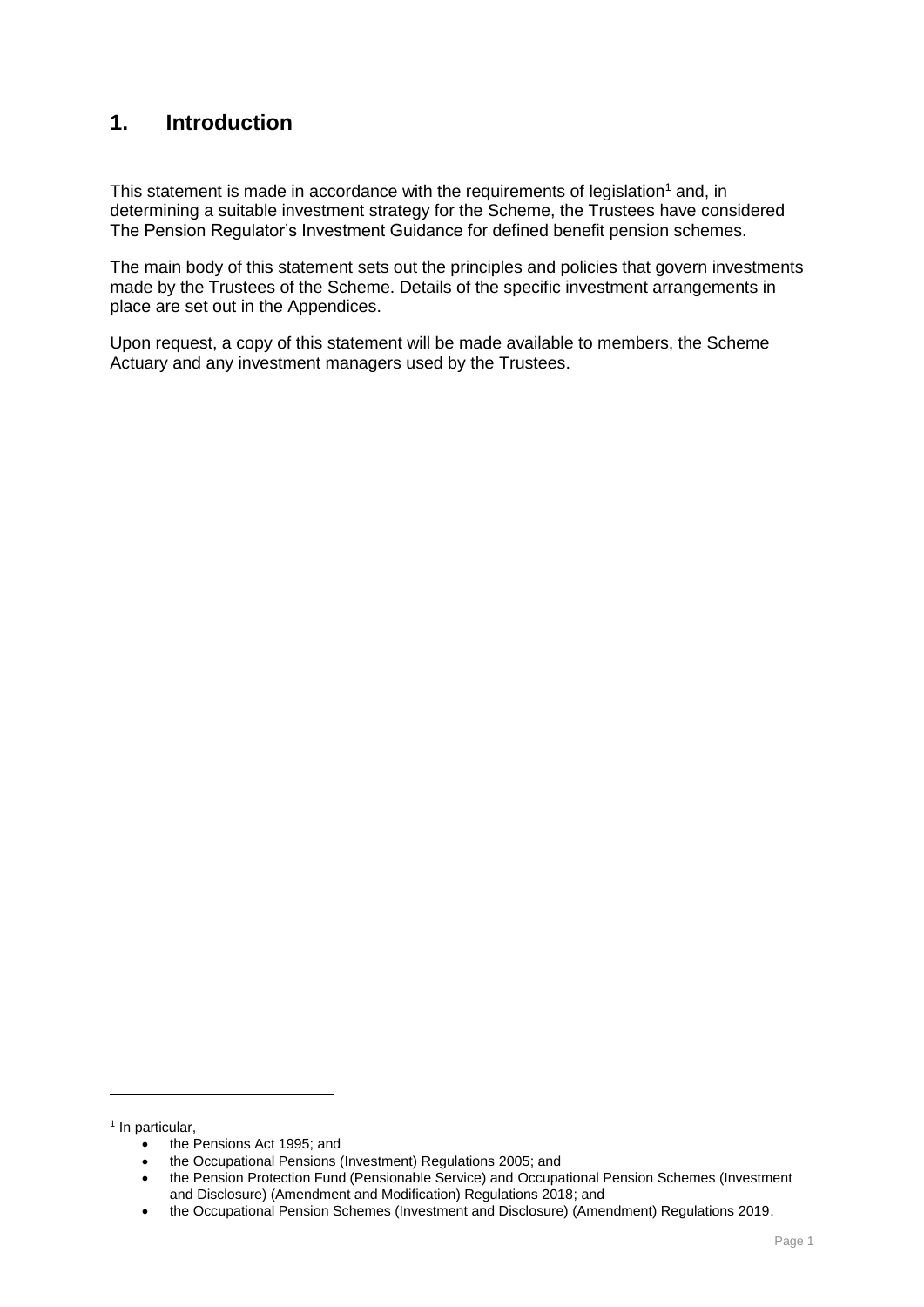### <span id="page-3-0"></span>**2. Investment Governance Structure**

#### **Investment Advice**

As required by legislation, in the preparation and maintenance of this statement and when considering the suitability of any investments, the Trustees will obtain and consider written advice from their investment adviser.

The Trustees are advised on investment matters by First Actuarial LLP. First Actuarial LLP is regulated by the Institute and Faculty of Actuaries and is qualified to provide the required advice through knowledge and practical experience of financial matters relating to pension schemes.

#### **Legal Advice**

Whenever deemed necessary, the Trustees will seek advice from their legal adviser on investment matters.

#### **Employer Consultation**

Under legislation, the ultimate responsibility for determining the investment strategy rests with the Trustees. However, the Trustees will consult the sponsoring employer and this consultation will comprise a genuine sharing of views, not simply notification of intent.

#### **Investment Managers**

Day-to-day management of the Scheme's assets is delegated to one or more investment managers.

To ensure safekeeping of the assets, ownership and day to day control of the assets is undertaken by custodian organisations which are independent of the sponsoring employer and the investment managers. Where pooled investment vehicles are used, the custodians will typically be appointed by the investment manager.

#### **Members' Views and Other Non-Financial Matters**

In the relevant regulations "non-financial matters" refers to the views of Scheme members. This includes, but is not limited to, ethical views, views on ESG factors and views on the present and future quality of life for the members.

The Trustees recognise that it is likely that members and beneficiaries will hold a broad range of views. However, the Trustees do not take non-financial matters into account in the selection, retention and realisation of investments. The Trustees will review their policy on whether or not to take account of non-financial matters as appropriate.

The Trustees believe that their duty to members and beneficiaries will be best served by ensuring that all benefits can be paid as they fall due and the Trustees' Investment Objectives are designed to ensure this duty is achieved.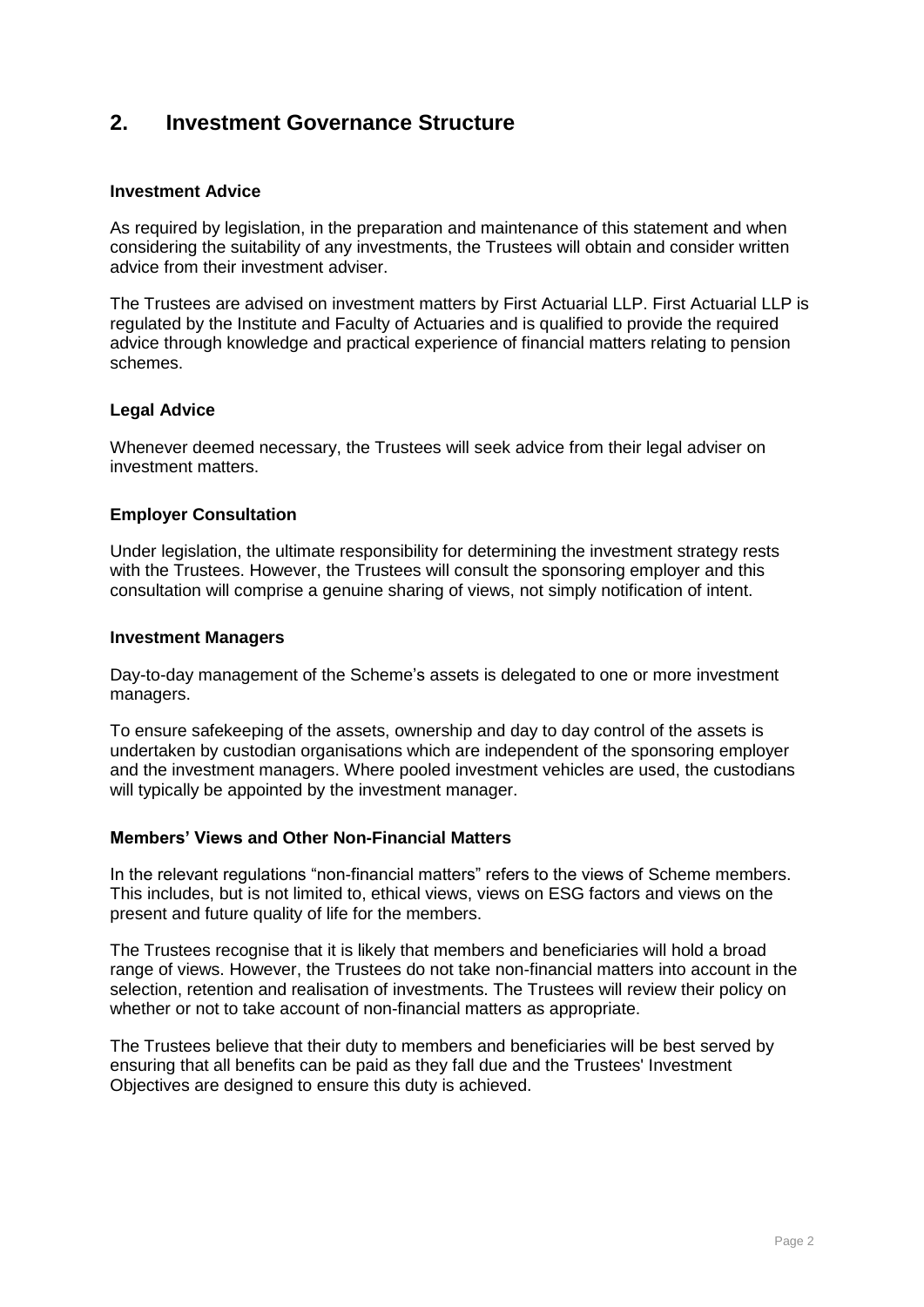#### **Conflicts of Interest**

The Trustees are satisfied that the investment strategy described in this Statement meets their responsibility to invest the assets in the best interests of the members and beneficiaries and, in the case of a potential conflict of interest, in the sole interest of the members and beneficiaries.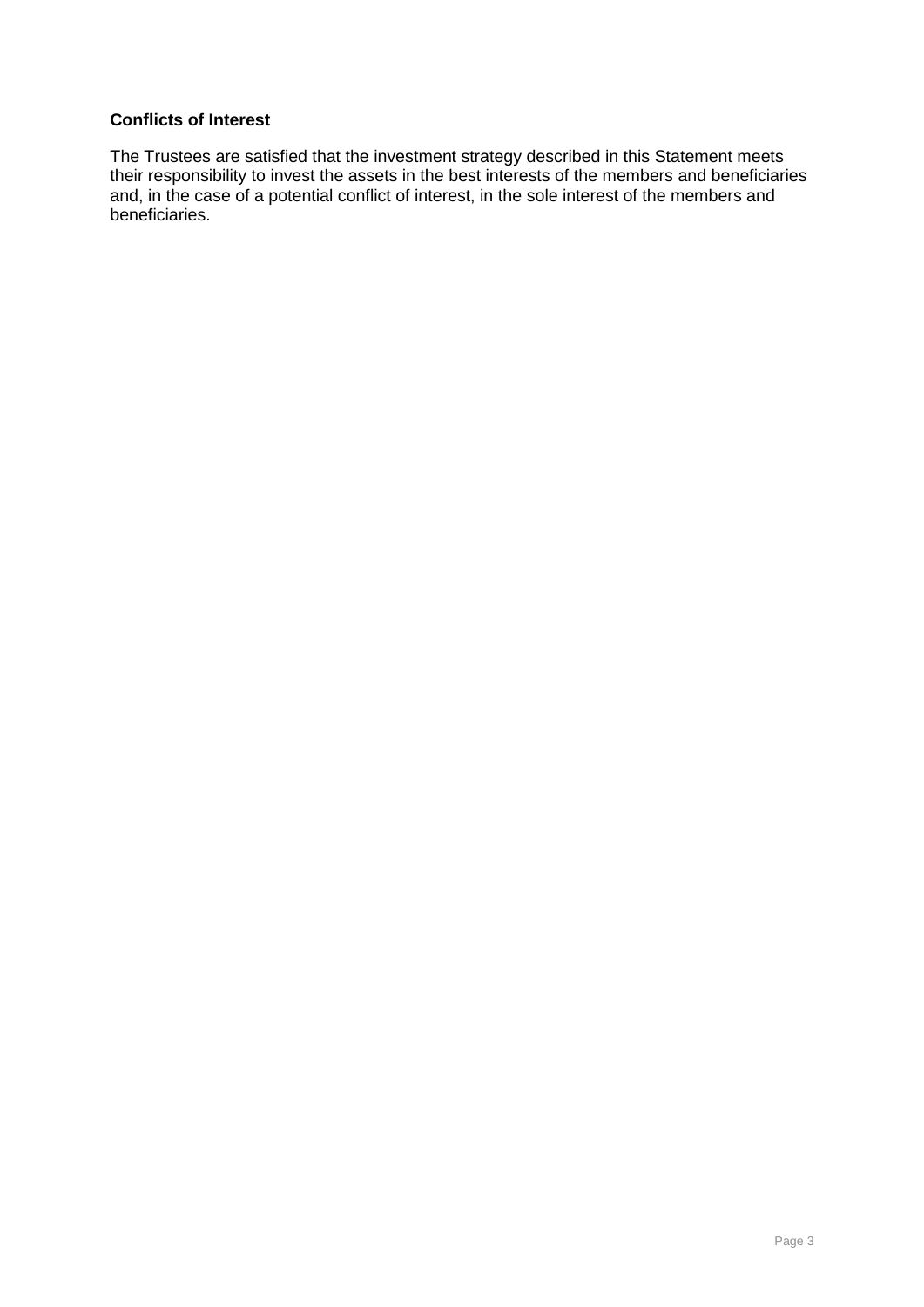## <span id="page-5-0"></span>**3. Investment Beliefs**

The investment beliefs stated below have been developed by the Trustees and are reflected in the Scheme's investment strategy.

#### **Appropriate Time Horizon**

In determining investment objectives and a suitable investment strategy for the Scheme, the Trustees take into account an appropriate time horizon. The Trustees believe that an appropriate time horizon will be the period over which benefits are expected to be paid from the Scheme.

#### **Risk versus Reward**

Targeting higher levels of investment return requires increased levels of investment risk which increases the volatility of the funding position.

#### **Asset Allocation**

Long-term performance of the Scheme's assets is attributable primarily to the strategic asset allocation rather than the choice of investment managers.

#### **Diversification**

Asset diversification helps to reduce risk.

#### **Use of Pooled Funds**

Taking into account the size of the Scheme's assets, it is expected that pooled funds will typically be a more practical way of implementing the Scheme's investment strategy than establishing segregated mandates with investment managers.

#### **Use of Active Management**

Active management has the potential to add value either through offering the prospect of enhanced returns or through the control of volatility. In addition, it is recognised that active management may help to mitigate the financial impact of ESG risks.

For each asset class, the Trustees will consider whether the higher fees associated with active management are justified.

#### **ESG and Other Financially Material Considerations**

The Trustees believe that financially material considerations, including ESG factors and the risks related to such factors, can contribute to the identification of both investment opportunities and financially material risks. Consequently, financially material considerations can have a material impact on investment risk and return outcomes.

The Trustees also recognise that long-term sustainability issues, particularly climate change, present risks and opportunities that increasingly may require explicit consideration.

Assessment of how ESG risks are mitigated will be one of the factors considered by the Trustees when selecting and monitoring investment managers.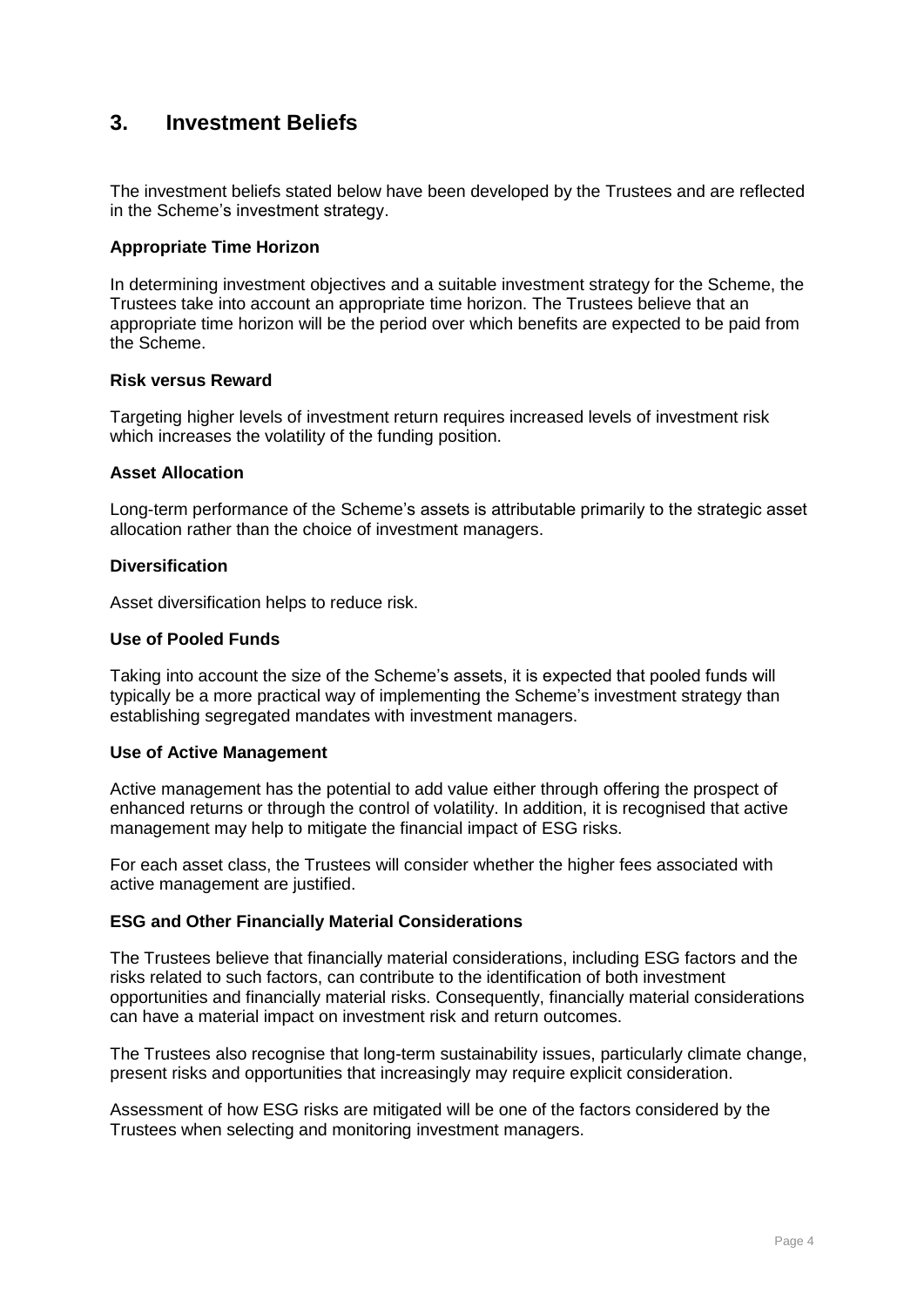### **Stewardship**

The Trustees believe that good stewardship can help create, and preserve, value for companies and markets as a whole.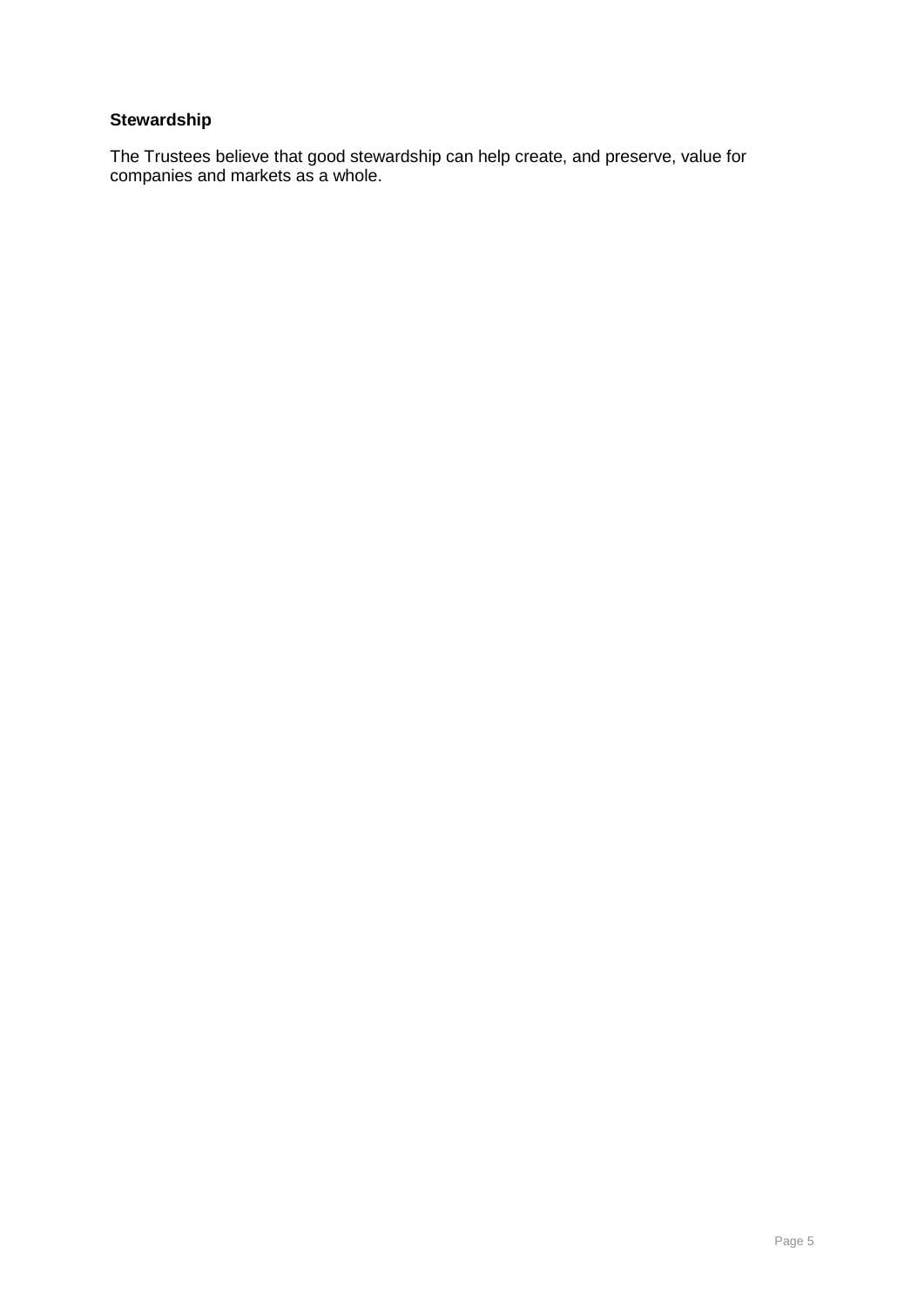## <span id="page-7-0"></span>**4. Investment Objectives and Strategy**

#### **Defined Benefit Assets – Investment Objectives**

The Trustees' primary investment objectives are:

- to ensure that the assets are sufficient and available to pay members' benefits as and when they fall due;
- to generate an appropriate level of investment returns to improve the funding position and thereby improve security for members; and
- to protect the funding position limiting the scope for adverse investment experience reducing security for members.

The Trustees' investment approach is designed to strike a balance between the above primary objectives but also considers:

- the nature and timing of benefit payments;
- expected levels of investment return on different asset classes;
- expected levels of investment return variability and, specifically, the expected level of short-term volatility of the funding position;
- the sponsoring employer's ability to withstand additional contribution requirements that may arise from volatility in the funding position; and
- the full range of available investments (within the bounds of practicality).

#### **Defined Benefit Assets – Investment Strategy**

The Trustees have taken advice from their investment adviser to construct a portfolio of investments consistent with these objectives. In doing so, consideration is given to all matters which are believed to be financially material over the appropriate time horizon.

The Trustees do not take account of non-financial matters when determining the Scheme's investment strategy.

#### **AVCs**

AVCs are held separately from the Scheme's other investments and the AVCs are used to secure benefits on a money purchase basis for members at retirement. Contributions can no longer be made into the AVC section.

Details of the current AVC arrangements are provided in Appendix 1.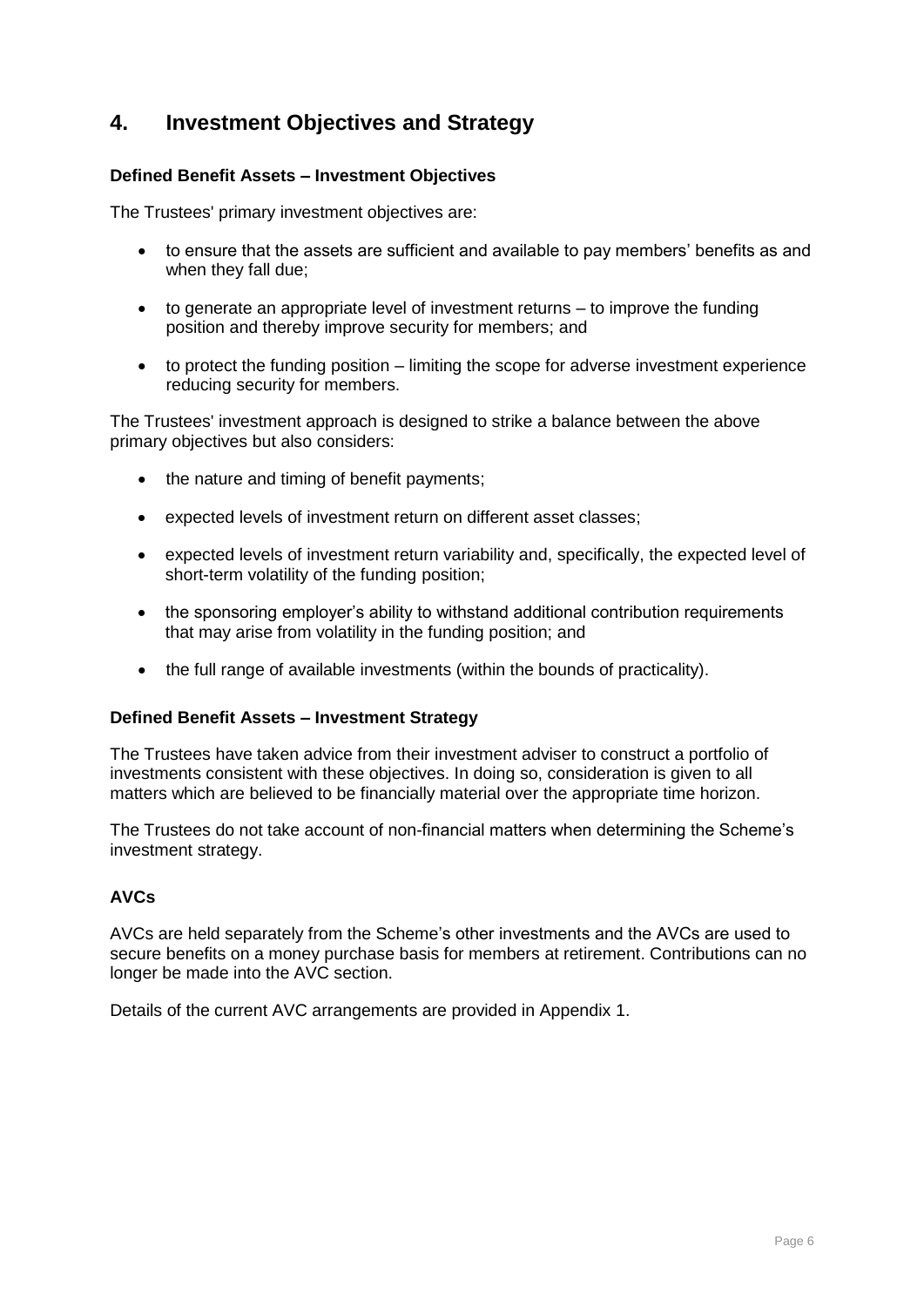## <span id="page-8-0"></span>**5. Use of Investment Managers**

#### **Investment Manager Selection**

The Trustees delegate the day to day management of the assets, including selection, retention and realisation, to professional investment managers.

When considering the suitability of an investment manager, the Trustees (in conjunction with their investment adviser), will take account of all matters which are deemed to be financially material. In particular, the Trustees will:

- ensure that the investment manager has the appropriate knowledge and experience;
- ensure that the investment manager's mandate is appropriate; and
- consider the investment manager's approach to ESG matters.

When selecting investment managers, the Trustees may also take into account nonfinancially material considerations such as the investment manager's administrative capabilities and the liquidity of the investments.

Where pooled investment vehicles are used, it is recognised that the mandate cannot be tailored to the Trustees' particular requirements. However, the Trustees ensure that any pooled investment vehicles used are appropriate to the circumstances of the Scheme.

The Trustees will normally select investment managers who are signatories to the UNPRI and who publish the results of their annual UNPRI assessment. This principle may be waived if a fund offered by a non-signatory manager is deemed to have investment characteristics which are particularly important for meeting the Trustees' investment objectives.

#### **Manager Implementation**

Assets are invested predominantly on regulated markets, as so defined in legislation. Any investments that do not trade on regulated markets are kept to a prudent level.

#### *Use of Derivatives*

The investment managers are permitted to use derivative instruments to reduce risk or for efficient portfolio management. Risk reduction would include mitigating the impact of a potential fall in markets or the implementation of currency hedging whilst efficient portfolio management would include using derivatives as a cost-effective way of gaining access to a market or as a method for generating capital and/or income with an acceptable level of risk.

#### *Leverage*

The instruments used by the investment managers of the Liability Matching Assets may result in the Liability Matching Assets being leveraged. Since these assets are closely aligned to the liabilities, the allocation to Liability Matching Assets (and any associated leverage) reduces the volatility of the Scheme's funding position and therefore reduces risk.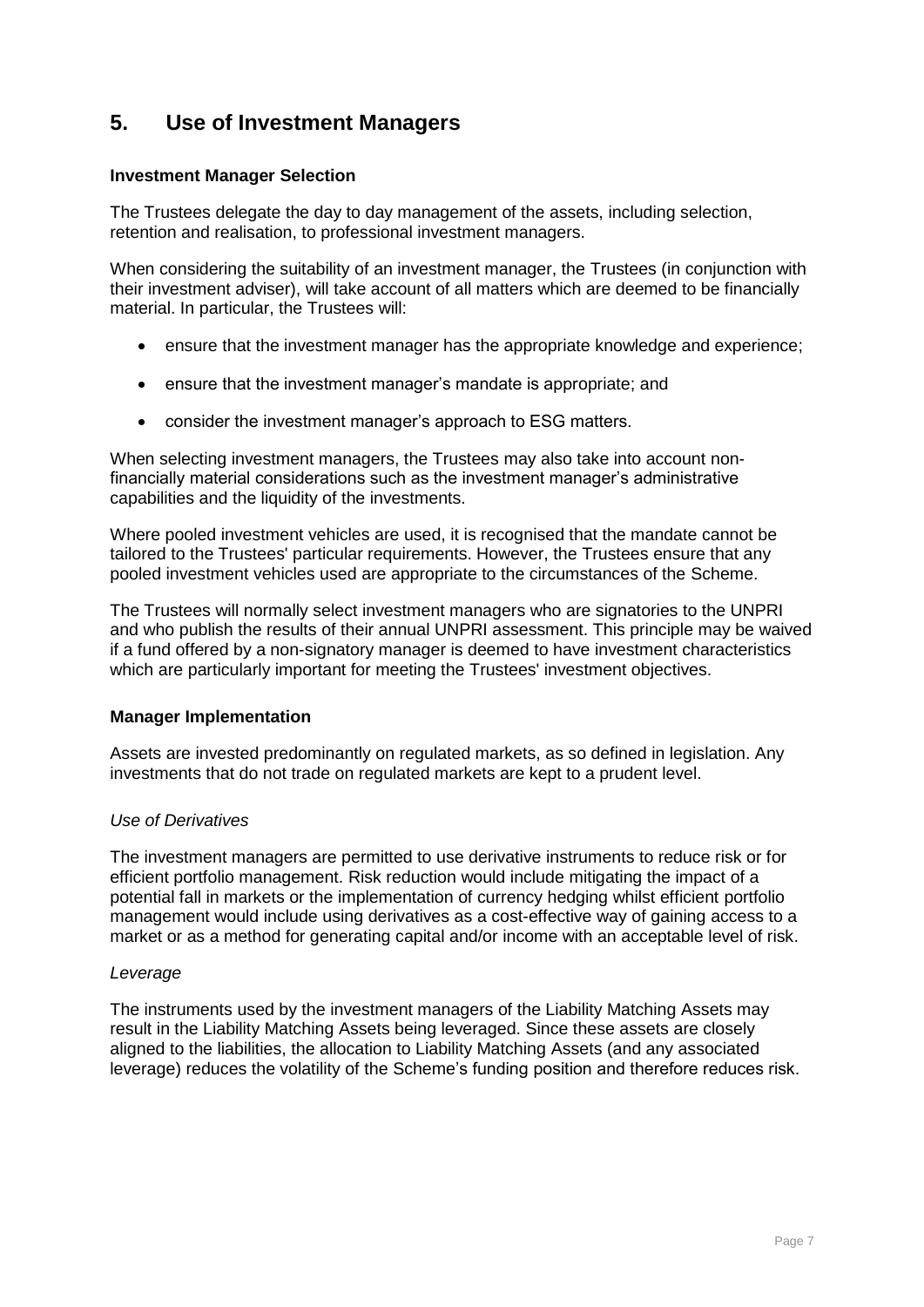## <span id="page-9-0"></span>**6. Stewardship**

The Trustees' policy in relation to the exercise of rights attaching to investments, and undertaking engagement activities in respect of investments, is that they wish to encourage best practice in terms of stewardship.

The Trustees invest in pooled investment vehicles and therefore accept that ongoing engagement with the underlying companies (including the exercise of voting rights) will be determined by the investment managers' own policies on such matters. For that reason, the Trustees recognise that their ability to directly influence the action of companies is limited.

Nevertheless, the Trustees expect that each investment manager will discharge its responsibilities in respect of investee companies in accordance with that investment manager's own corporate governance policies and current best practice, including the UK Corporate Governance Code and UK Stewardship Code.

The Trustees rely on each investment manager to take ESG factors into account when exercising the rights attaching to investments and in taking decisions relating to the selection, retention and realisation of investments.

When considering the suitability of an investment manager, the Trustees (in conjunction with their investment adviser) will take account of any particular characteristics of that manager's engagement policy that are deemed to be financially material.

The Trustees recognise that the members might wish the Trustees to engage with the underlying companies in which the Scheme invests with the objective of improving corporate behaviour to benefit the environment and society. However, the Trustees' priority is to select investment managers which are best suited to help meet the Trustees' investment objectives. In making this assessment, the Trustees will receive advice from their investment adviser. The Trustees recognise that the investment managers' own policies are likely to be focussed on maximising financial returns and minimising financial risks rather than targeting an environmental or societal benefit.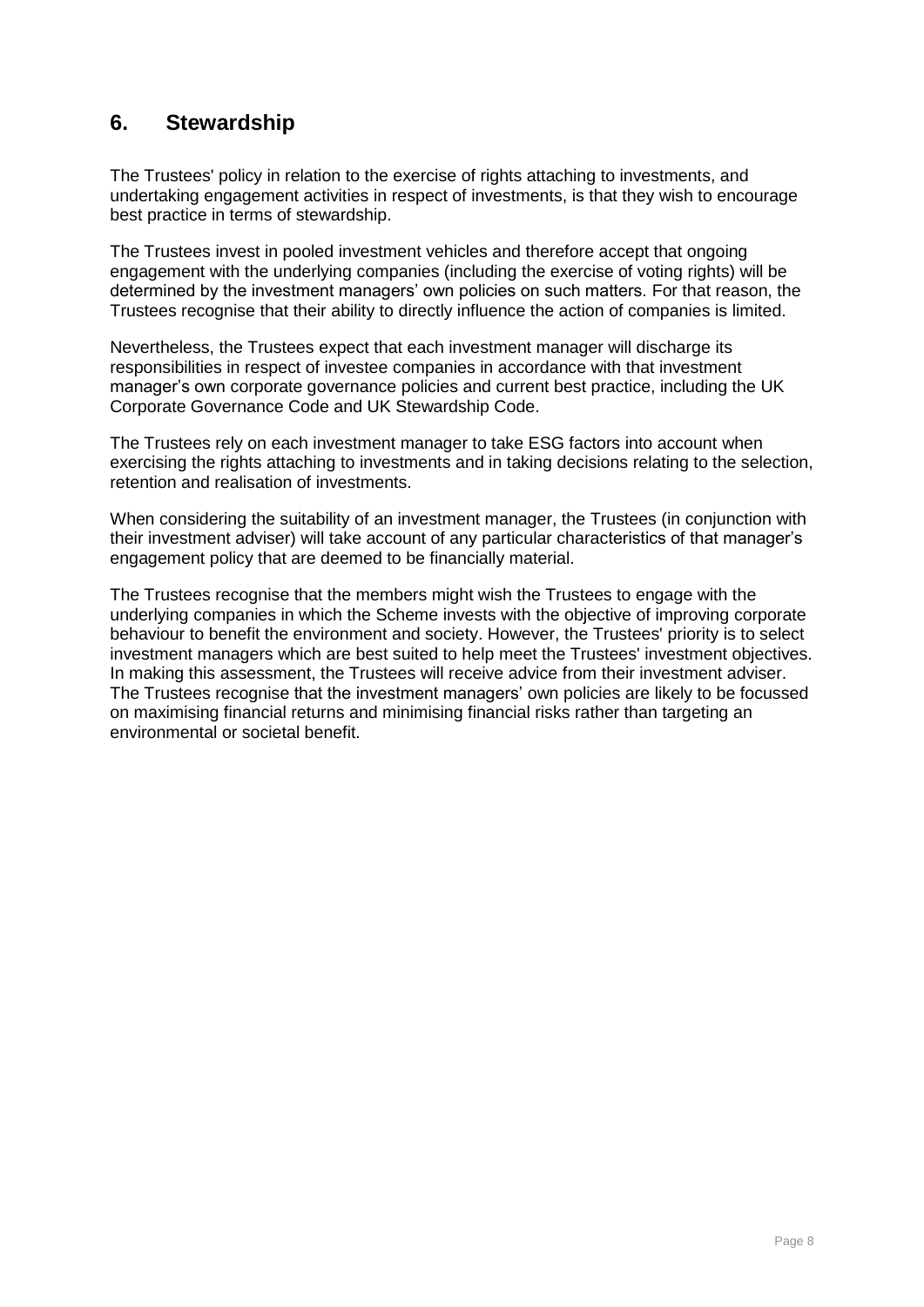### <span id="page-10-0"></span>**7. Investment Manager Arrangements**

As the Scheme's assets are held in pooled funds, the Trustees have limited influence over the investment managers' investment decisions. In practice, investment managers cannot fully align their strategy and decisions to the (potentially conflicting) policies of all their pooled fund investors in relation to strategy, long-term performance of debt/equity issuers, engagement and portfolio turnover.

It is therefore the Trustees' responsibility to ensure that the approaches adopted by investment managers are consistent with the Trustees' policies before any new appointment, and to monitor and to consider terminating any existing arrangements that appear to be investing contrary to those policies.

The Trustees expect investment managers, where appropriate, to make decisions based on assessments of the longer term financial and non-financial performance of debt/equity issuers, and to engage with issuers to improve their performance. The Trustees assess this when selecting and monitoring managers.

The Trustees' policy on selecting, monitoring, evaluating and (where necessary) terminating these arrangements is set out in further detail below.

#### **Compatibility of Pooled Funds with the Trustees' Investment Strategy**

When selecting a pooled fund, the Trustees consider various factors, including:

- the assets that will be held within that fund and whether the asset allocation of the fund is expected to change over time;
- the risks associated with the fund along with the return that is expected;
- the fund's objective (as stated by the fund's investment manager) and whether the objective is consistent with the performance that the Trustees expect from that fund;
- the fund's fee structure to ensure that this is reasonable and that it does not provide an incentive for the investment manager to manage the fund in a way that differs from the expectations of the Trustees;
- how frequently underlying investments within the fund are expected to be traded by the investment manager;
- how financially material considerations (including ESG factors) over the appropriate time horizon are taken into account by the investment manager;
- the investment manager's policy in relation to the exercise of the rights (including voting rights) attaching to the investments held within the pooled fund; and
- the investment manager's policy in relation to undertaking engagement activities in respect of the investments held within the pooled fund\*.

*\*This includes engaging with an issuer of debt or equity regarding matters including (but not limited to) performance, strategy, capital structure, management of actual or potential conflicts of interest, risks, and ESG matters. It also includes engaging on these matters with other investment managers, other holders of debt or equity and persons or groups of persons who have an interest in the issuer of debt or equity.*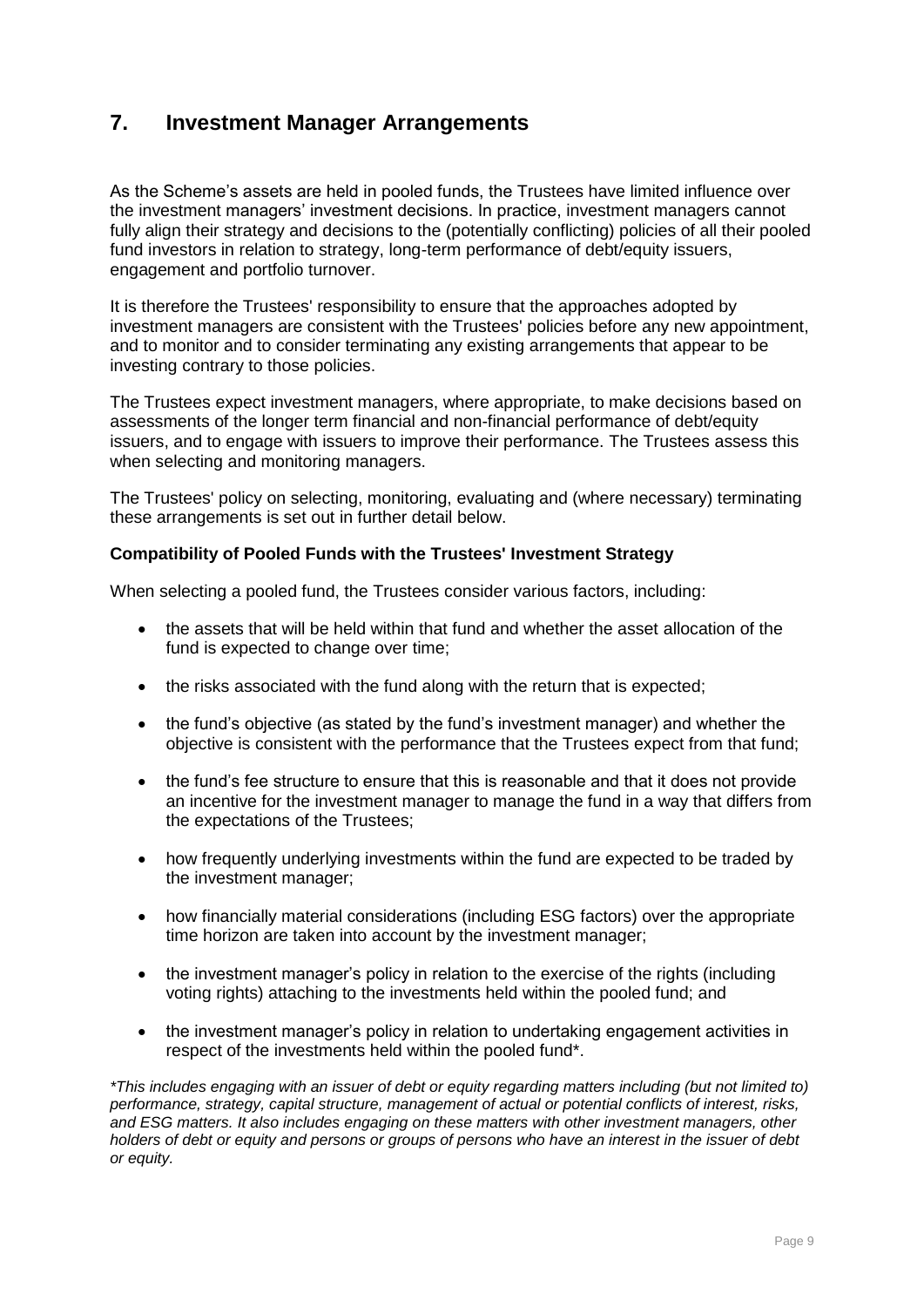## **7. Investment Manager Arrangements (continued)**

After analysing the above characteristics for a fund, the Trustees identify how that fund would fit within their overall investment strategy for the Scheme and how the fund is expected to help the Trustees meet their investment objectives.

#### **Duration of Investment Manager Arrangements**

The Trustees normally expect that pooled funds will be held for several years.

However, as part of the periodic strategic asset allocation reviews (which take place at least every three years), the Trustees will review whether the ongoing use of each fund remains consistent with their investment strategy.

The Trustees regularly monitor the financial and non-financial performance of the pooled funds held and details of this monitoring process is set out below. If the Trustees become concerned about the ongoing suitability of a pooled fund, they may reduce exposure to it or disinvest entirely. Such action is expected to be infrequent.

#### **Monitoring Pooled Funds**

The Trustees regularly assess the performance of each fund held and this monitoring includes an assessment of whether the investment manager continues to operate the fund in a manner that is consistent with the factors used by the Trustees to select the fund (as listed above).

When assessing the performance of a fund, the Trustees do not usually place too much emphasis on short-term performance although they will seek to ensure that reasons for short-term performance (whether favourable or unfavourable) are understood.

The Trustees expect the investment managers of pooled funds to invest for the medium to long term and they expect investment managers to engage with issuers of debt or equity with a view to improving performance over this time frame.

If it is identified that a fund is not being operated in a manner consistent with the factors used by the Trustees to select the fund, or that the investment manager is not engaging with issuers of debt or equity, the Trustees may look to replace that fund. However, in the first instance, the Trustees would normally expect their investment adviser to raise the Trustees' concerns with the investment manager. Thereafter, the Trustees, in conjunction with their investment adviser, would monitor the performance of the fund to assess whether the situation improves.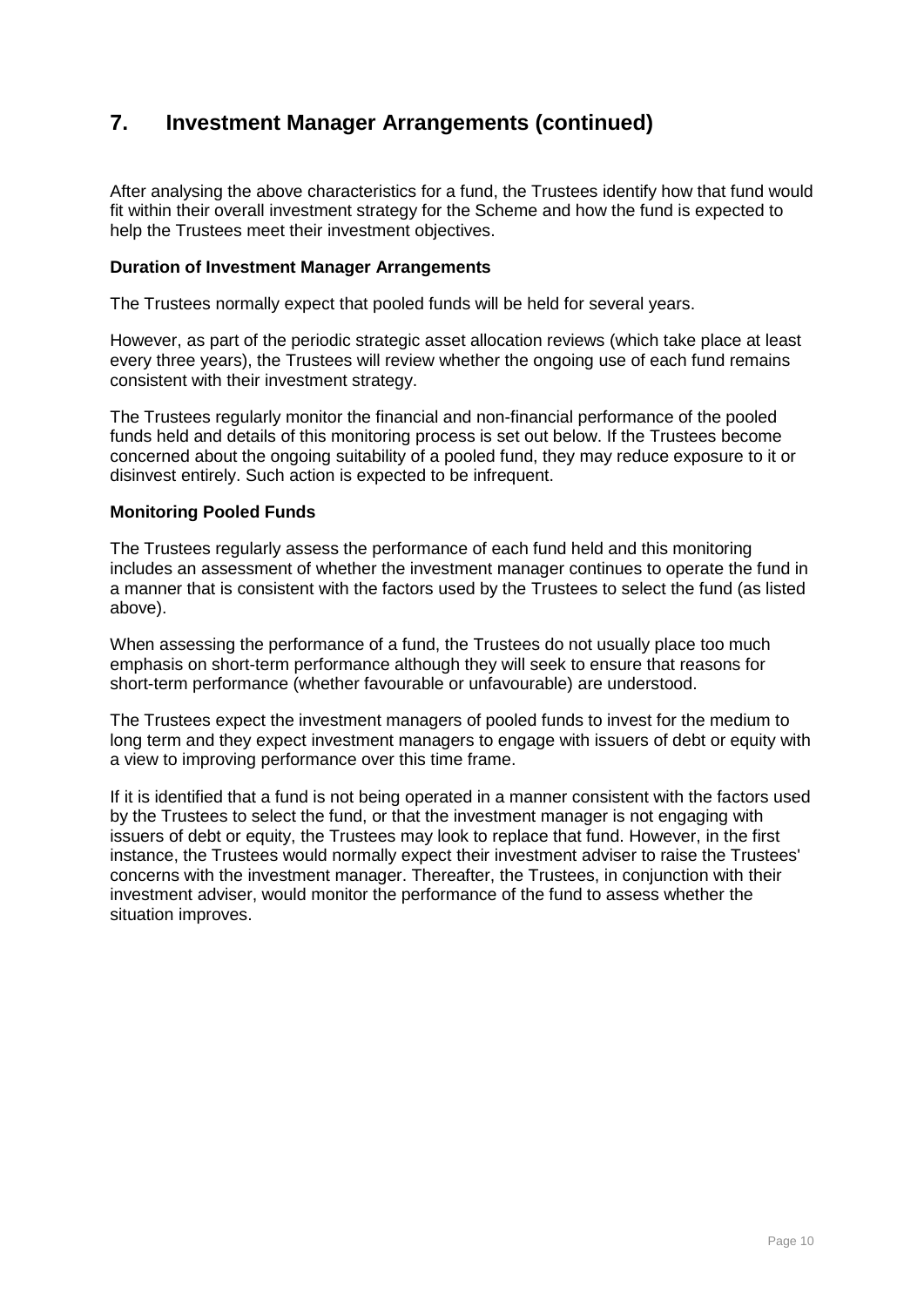## **7. Investment Manager Arrangements (continued)**

#### **Portfolio Turnover**

The Trustees are aware of the requirement to monitor portfolio turnover costs (the costs incurred as a result of the buying, selling, lending or borrowing of investments).

When selecting a pooled fund, the Trustees will consider how the investment manager defines and measures:

- the targeted portfolio turnover (the frequency within which the assets of the fund are expected to be bought or sold); and
- turnover range (the minimum and maximum frequency within which the assets of the fund are expected to be bought or sold).

At least annually, the Trustees, in conjunction with their investment adviser, will consider the transaction costs incurred on each pooled fund. As part of this analysis, the Trustees will consider whether the incurred turnover costs have been in line with expectations.

The Trustees will take the above information on portfolio turnover into account when assessing the ongoing suitability of each pooled fund.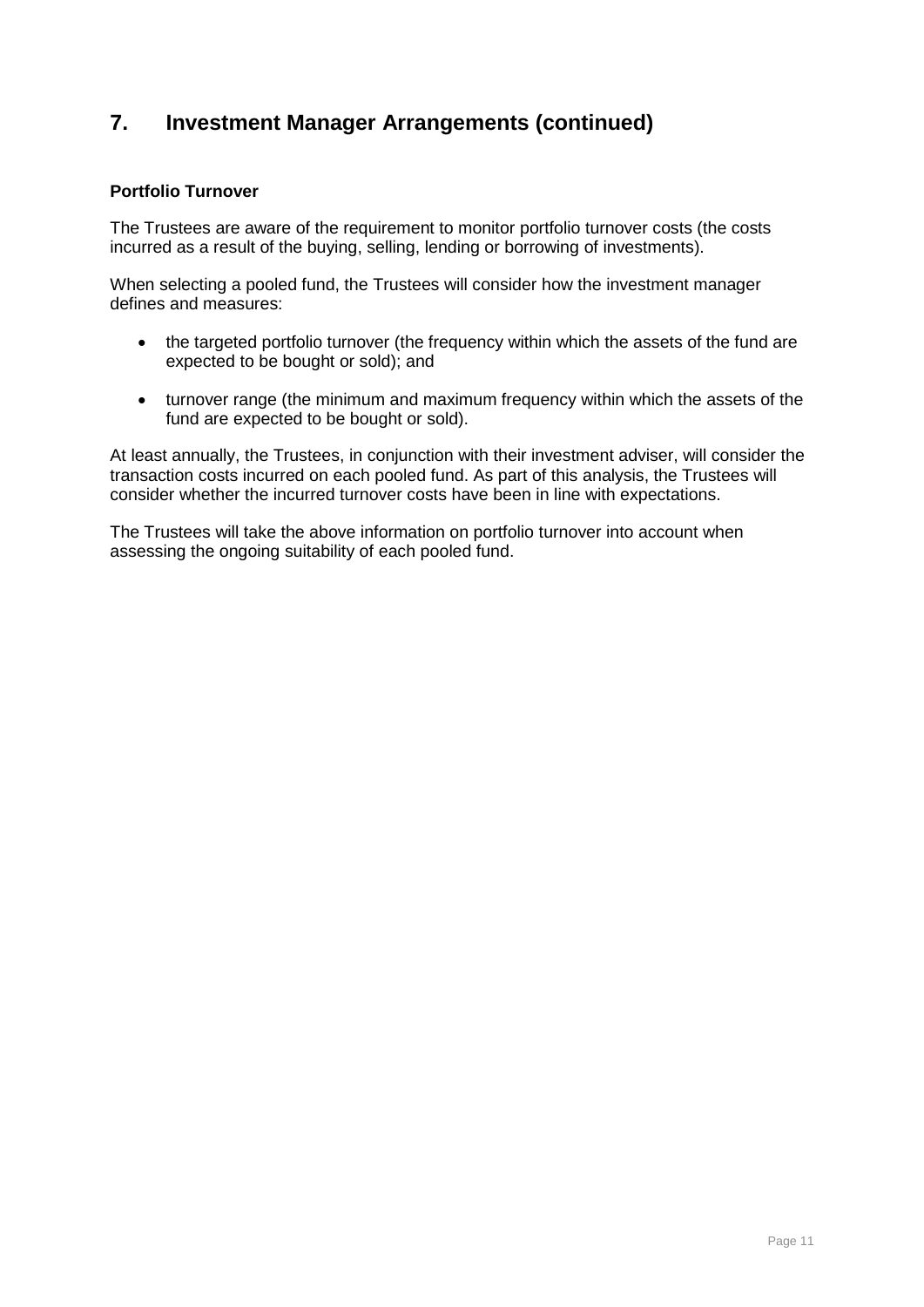## <span id="page-13-0"></span>**8. Risk Mitigation**

When determining suitable investment objectives and when designing the Scheme's investment strategy, the Trustees (in conjunction with their investment adviser), will take into account all risks that are assessed to be financially material. The principal investment risks are detailed in the Trustees' Annual Report and Financial Statements.

#### **Risk Capacity and Risk Appetite**

In determining a suitable investment strategy, the Trustees consider how the volatility of the funding position is likely to be affected by changes to the asset allocation. An important consideration for the Trustees is whether a potential investment strategy is consistent with the ability of the sponsoring employer to address any future increase in deficit that may arise due to market movements.

#### **Self-Investment Risk**

Legislation imposes a restriction that no more than 5% of a pension scheme's assets may be related to the sponsoring employer. The Trustees do not hold any direct employer-related assets and any indirect exposure is expected to be less than 5% of total assets.

#### **ESG Risks**

The Trustees (in conjunction with their investment adviser) have considered the likely impact of the financially material ESG risks associated with all of the Scheme's investments and have assessed the mitigation of such risks implemented by each of the investment managers. In making this assessment, the Trustees recognise that, where pooled investment vehicles are held, the extent to which ESG factors will be used in the selection of suitable underlying investments will be determined by the investment managers' own policies on such matters.

#### **Liquidity Risk**

The majority of the Scheme's investments will be liquid and will be realisable for cash at relatively short notice without incurring high costs. However, the Trustees recognise that the liabilities are long-term in nature and that a modest allocation to less-liquid investments may be appropriate.

Details of the liquidity characteristics of the funds held are provided in Appendix 2.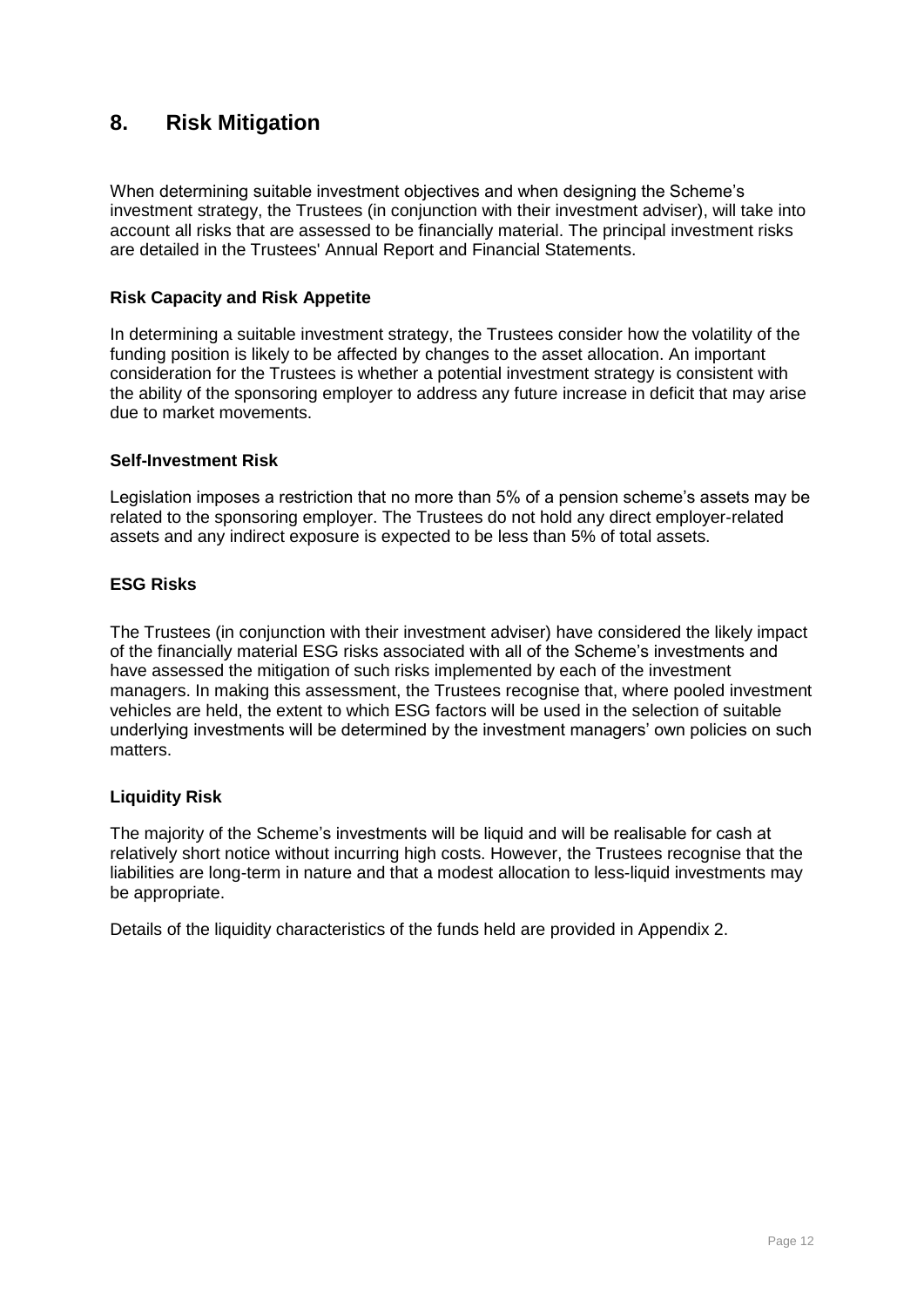## <span id="page-14-0"></span>**9. Monitoring**

The Trustees regularly review the Scheme's investments for all matters considered to be financially material over the future period for which benefits are expected to be paid from the Scheme. This includes reviewing that the assets continue to be managed in accordance with each manager's mandate and that the choice of managers remains appropriate.

Furthermore, the Trustees regularly monitor the position of the investment managers with regards to ESG matters.

To assist with the monitoring of the investment managers, the Trustees receive regular information from their investment adviser providing details of investment manager performance and asset allocation decisions. This analysis includes comparisons with benchmarks and relevant peer-group data.

The analysis assesses whether performance has been in line with expectations given market conditions and whether the level of risk has been as expected.

The investment adviser also provides regular updates on the investment managers' actions regarding ESG factors and shareholder engagement.

The investment adviser regularly meets with the managers of pooled funds on its approved list.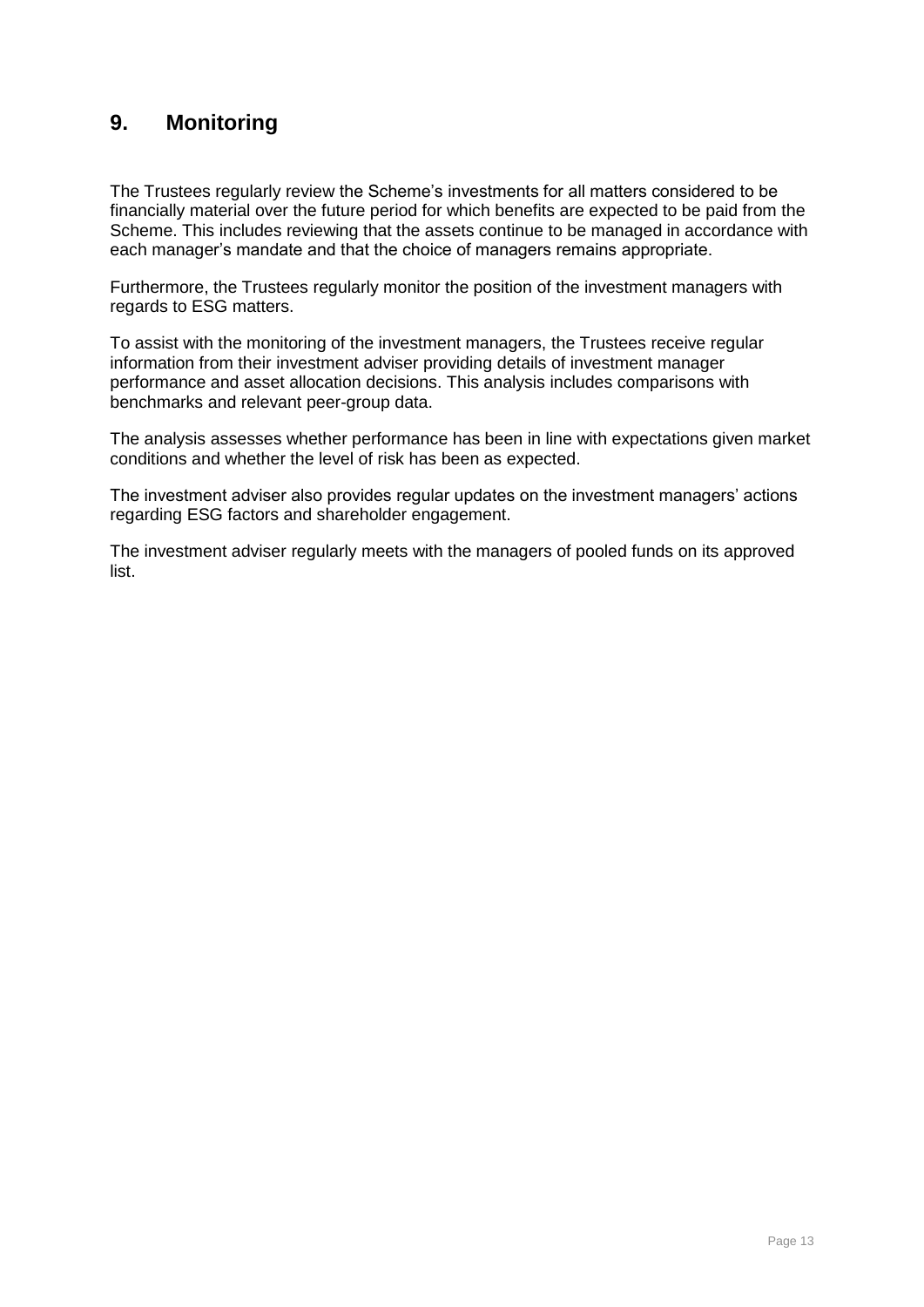## <span id="page-15-0"></span>**10. Future Amendments**

This statement will be reviewed at least every three years and without delay after any significant change in circumstances or investment strategy.

The Trustees have consulted with the sponsoring employer as part of the work preparing this statement.

The principles set out in this Statement have been agreed by the Trustees:

Approved by: Keith Lewis (on behalf of PTL Governance Ltd Date: 28 September 2020

For and on behalf of the Trustees of the Heating and Ventilating Contractors' Association Retirement Benefits Scheme.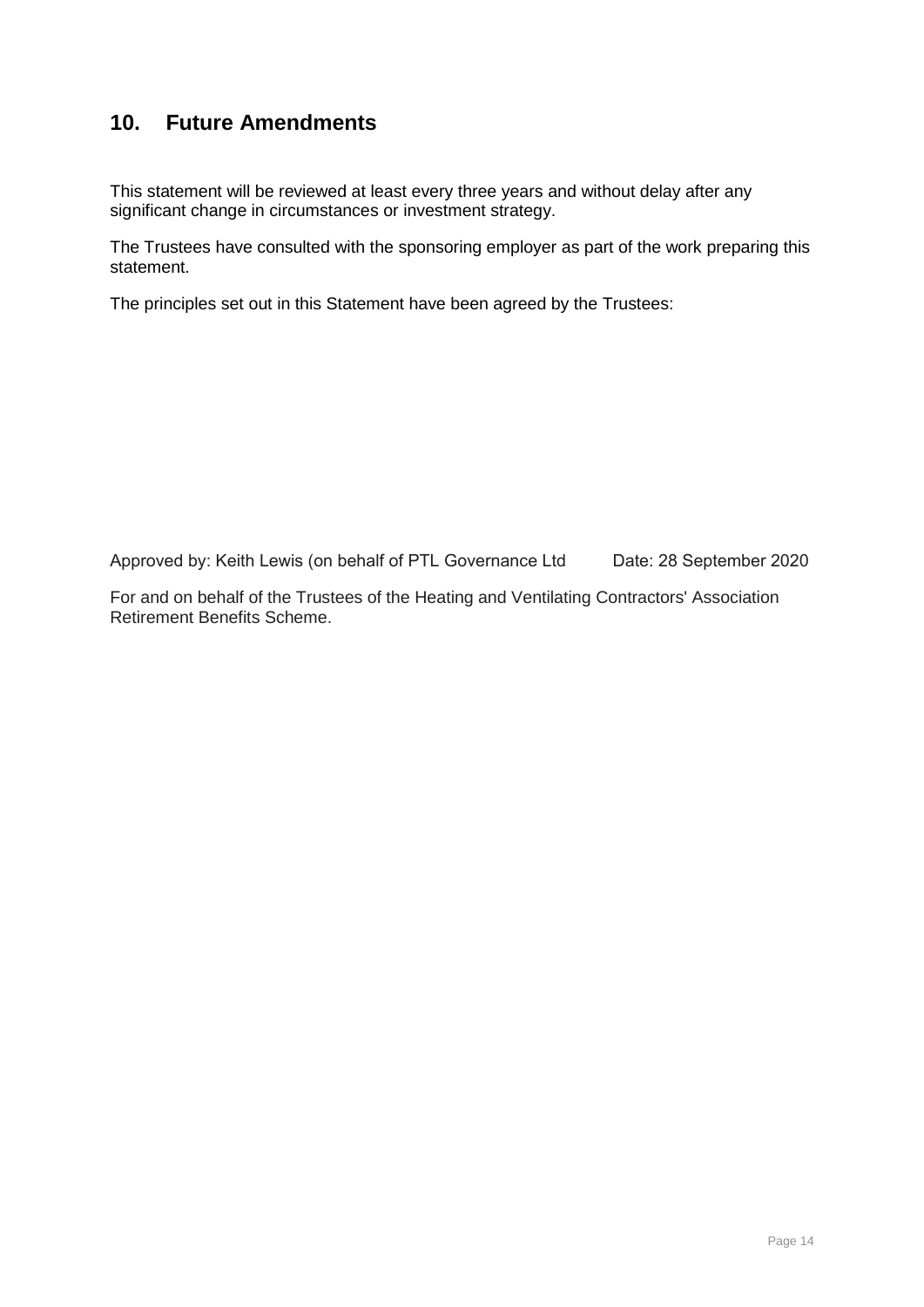## **Appendix 1: The Trustees' Investment Strategy**

#### **Strategic Asset Allocation**

In determining the strategic asset allocation, the Trustees view the investments as falling into two broad categories:

- **1. Growth Assets** Assets that are expected to deliver long-term returns in excess of liability growth. The use of Growth Assets is expected to deliver a level of investment returns deemed appropriate by the Trustees given the risk involved.
- **2. Liability Matching Assets** Assets that are expected to react to changes in market conditions in a similar way to the liabilities. The use of Liability Matching Assets is expected to protect the funding position of the Scheme.

At the time of preparing this statement, the split of the Scheme's assets between Growth and Liability Matching Assets was 80% Growth and 20% Liability Matching. This split is not regularly rebalanced and will vary over time as market conditions change.

The Trustees will review the strategic asset allocation periodically, and at least every three years, to ensure that the investment strategy remains consistent with the Trustees' funding objectives. As part of such a review, the Trustees will consider the risks associated with the investment strategy.

#### **Investment Strategy Implementation**

The Trustees have selected funds managed by BMO, LGIM and Baillie Gifford to implement the Scheme's investment strategy. Investments in these funds are made via the Mobius investment platform and further details of the investment strategy and the funds used are provided below.

#### **Design of the Growth Asset Portfolio**

The structure of the Scheme's Growth Assets has been designed to offer diversification across a range of underlying asset classes and to achieve this by combining investment managers with different asset management styles.

The strategic allocation for the Scheme's Growth Assets is as follows:

| l Pooled Fund                           | <b>Strategic Allocation of</b><br>the Growth Assets |
|-----------------------------------------|-----------------------------------------------------|
| <b>LGIM Diversified Fund</b>            | 50.0%                                               |
| Baillie Gifford Multi-Asset Growth Fund | 50.0%                                               |
| <b>Total Growth Assets</b>              | 100%                                                |

The allocation shown above is not automatically rebalanced but will be monitored and rebalanced at the discretion of the Trustees.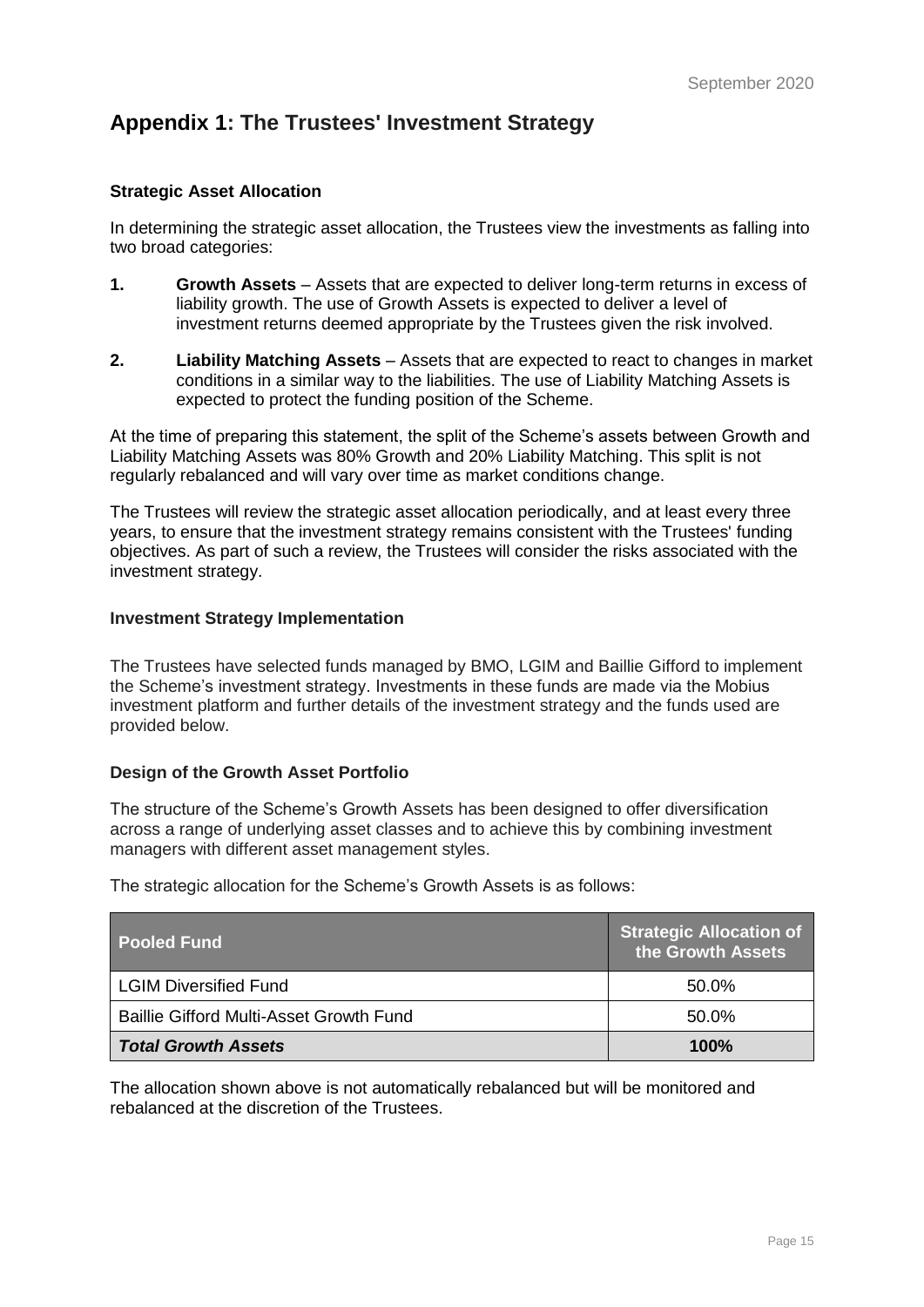## **Appendix 1: The Trustees' Investment Strategy (continued)**

#### **Design of the Liability Matching Portfolio**

The Scheme's Liability Matching Assets are invested in leveraged LDI funds managed by BMO. The BMO funds used are:

- BMO Nominal Dynamic LDI Fund
- BMO Short Profile Real Dynamic LDI Fund

The portfolio of Liability Matching Assets has been designed to match:

- approximately 30% of the sensitivity of the Scheme's liabilities to changes in expectations for future interest rates, and
- approximately 44% of the sensitivity of the Scheme's liabilities to changes in expectations for future inflation.

#### **LDI Leverage Management Policy**

In an environment of rising yields, a recapitalisation payment may need to be paid into one or more of the LDI Funds. This will ensure that leverage within the LDI funds remains within a permissible range. In normal circumstances, the Trustees have provided Mobius Life with authority to take any such contributions from the LGIM Diversified Fund and the Baillie Gifford Multi-Asset Growth Fund, in equal proportions.

If the leverage of an LDI Fund falls below a minimum threshold, Mobius Life will make a cash payment from the relevant fund to raise the leverage. The Trustees have provided Mobius Life with authority to invest any such payments in the LGIM Diversified Fund and the Baillie Gifford Multi-Asset Growth Fund, in equal proportions.

#### **Cashflow Management Policy**

Any investments or disinvestments will be made at the discretion of the Trustees, but the Trustees will maintain a Cashflow Management Policy which will record how such payments should be structured. The Cashflow Management Policy will be designed to ensure the allocation of the Scheme's assets remains closely aligned with the strategy described in this statement.

To ensure the Scheme operates efficiently, the Trustees may share the Cashflow Management Policy with the individual(s) responsible for processing payments from the Scheme.

The Cashflow Management Policy will be reviewed from time-to-time by the Trustees and, as a minimum, at least every three years in line with a review of this statement. Given that the Cashflow Management Policy is designed to keep the Scheme's asset allocation aligned with the policy described in this statement, the sponsoring employer is satisfied that the Cashflow Management Policy can be amended by the Trustees without consulting the sponsoring employer.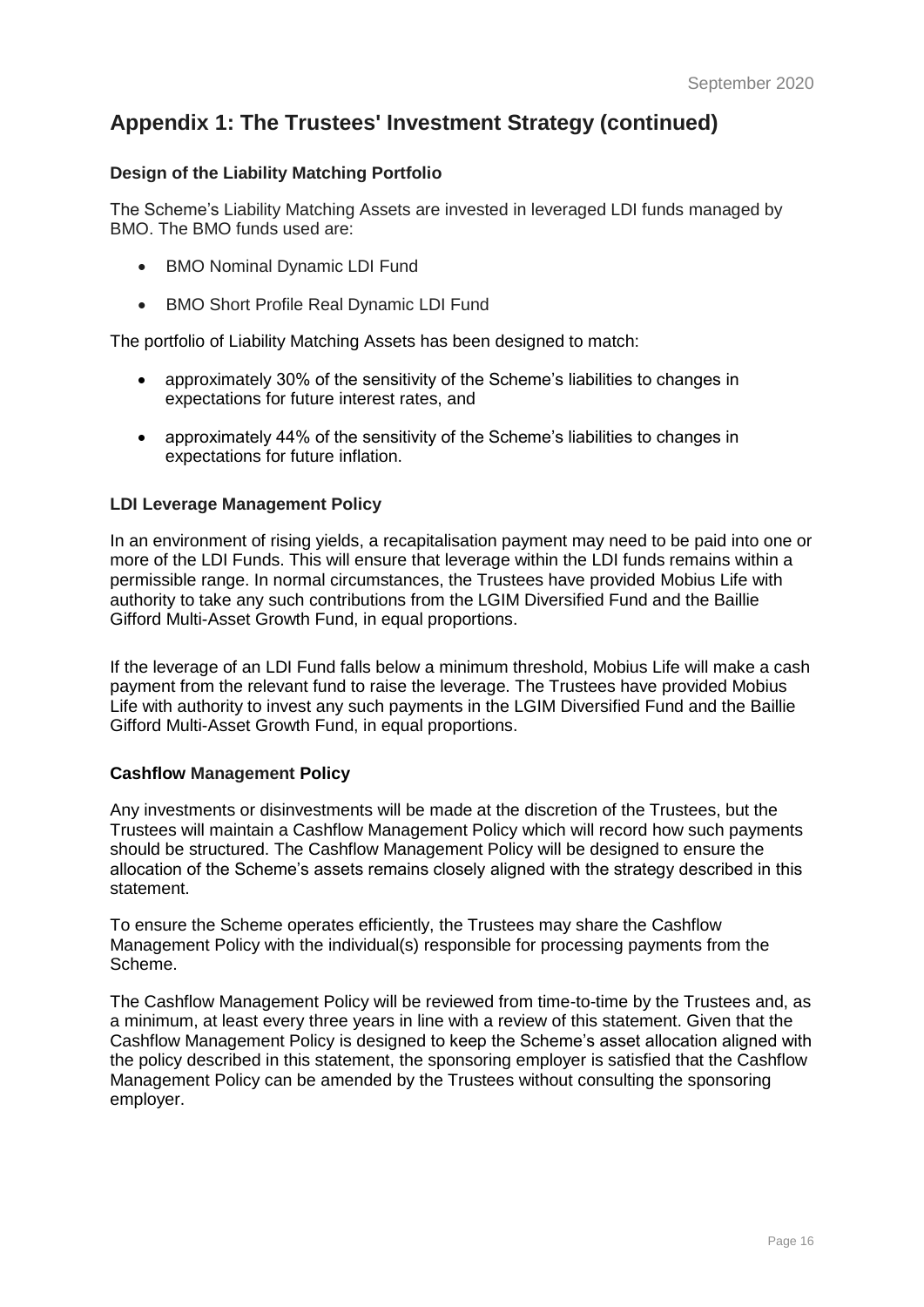## **Appendix 1: The Trustees' Investment Strategy (continued)**

#### **Insured Pensioners**

The Trustees insure a proportion of the Scheme's pensioner liabilities with various providers. These insurance policies will provide a stream of income in respect of named individuals for as long as those individuals remain alive. The income received offsets pension payments made from the Scheme.

#### **Additional Voluntary Contributions**

The Scheme's AVC arrangements are held with Scottish Widows plc and Clerical Medical Investment Group Limited.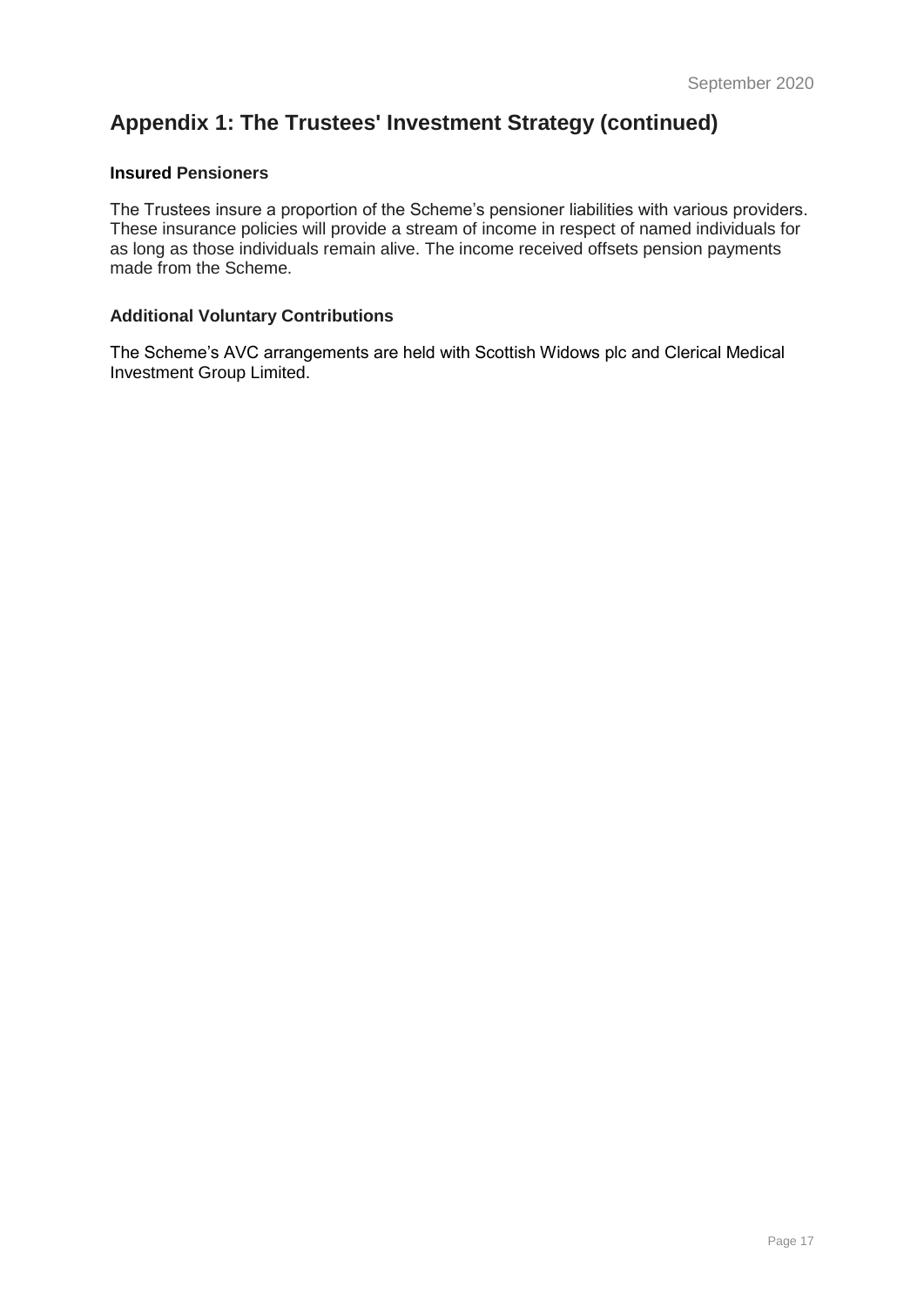## **Appendix 2: Fund Details**

This Appendix provides a summary of the funds selected by the Trustees to implement the Scheme's investment strategy. The details provided below were correct as at July 2020.

The following points should be noted:

- AMC the Annual Management Charge applicable to each fund represents the fee payable to the fund manager.
- Additional expenses these are third party costs associated with the operation of a fund such as fees paid to the administrator, the custodian and the auditor and the costs associated with the use of third-party funds where these are used. The level of the additional expenses may vary over time.
- Legal Structure an explanation of the different types of fund legal structures can be provided on request.

| <b>LGIM Diversified Fund</b> |                                                                                                                                                                                                                  |                  |  |
|------------------------------|------------------------------------------------------------------------------------------------------------------------------------------------------------------------------------------------------------------|------------------|--|
| Objective                    | To provide long-term investment growth through exposure to a diversified<br>range of asset classes. The long-term rate of return is expected to be<br>broadly similar to that of a developed market equity fund. |                  |  |
| Legal Structure              | Unit-linked insurance policy                                                                                                                                                                                     |                  |  |
| <b>Trading Frequency</b>     | Daily                                                                                                                                                                                                            |                  |  |
| Settlement Period            | $T+2$                                                                                                                                                                                                            |                  |  |
| Fee                          | $AMC$ :                                                                                                                                                                                                          | 0.320% per annum |  |
|                              | Additional Expenses (approx.):                                                                                                                                                                                   | 0.010% per annum |  |

| <b>Baillie Gifford Multi-Asset Growth Fund</b> |                                                                                                                                                                                                                                                                                                                                           |                  |  |
|------------------------------------------------|-------------------------------------------------------------------------------------------------------------------------------------------------------------------------------------------------------------------------------------------------------------------------------------------------------------------------------------------|------------------|--|
| Objective                                      | To invest in a variety of asset classes with the aim of achieving long-term<br>capital growth at a level of risk lower than investment in equities. The fund's<br>objective is to outperform the UK base rate by at least 3.5% p.a. (net of<br>fees) over rolling five-year periods with an annualised volatility of less than<br>$10%$ . |                  |  |
| Legal Structure                                | <b>Investment Company with Variable Capital</b>                                                                                                                                                                                                                                                                                           |                  |  |
| Trading Frequency                              | Daily                                                                                                                                                                                                                                                                                                                                     |                  |  |
| Settlement Period                              | $T + 3$                                                                                                                                                                                                                                                                                                                                   |                  |  |
| Fee                                            | AMC:                                                                                                                                                                                                                                                                                                                                      | 0.390% per annum |  |
|                                                | Additional Expenses (approx.):                                                                                                                                                                                                                                                                                                            | 0.100% per annum |  |